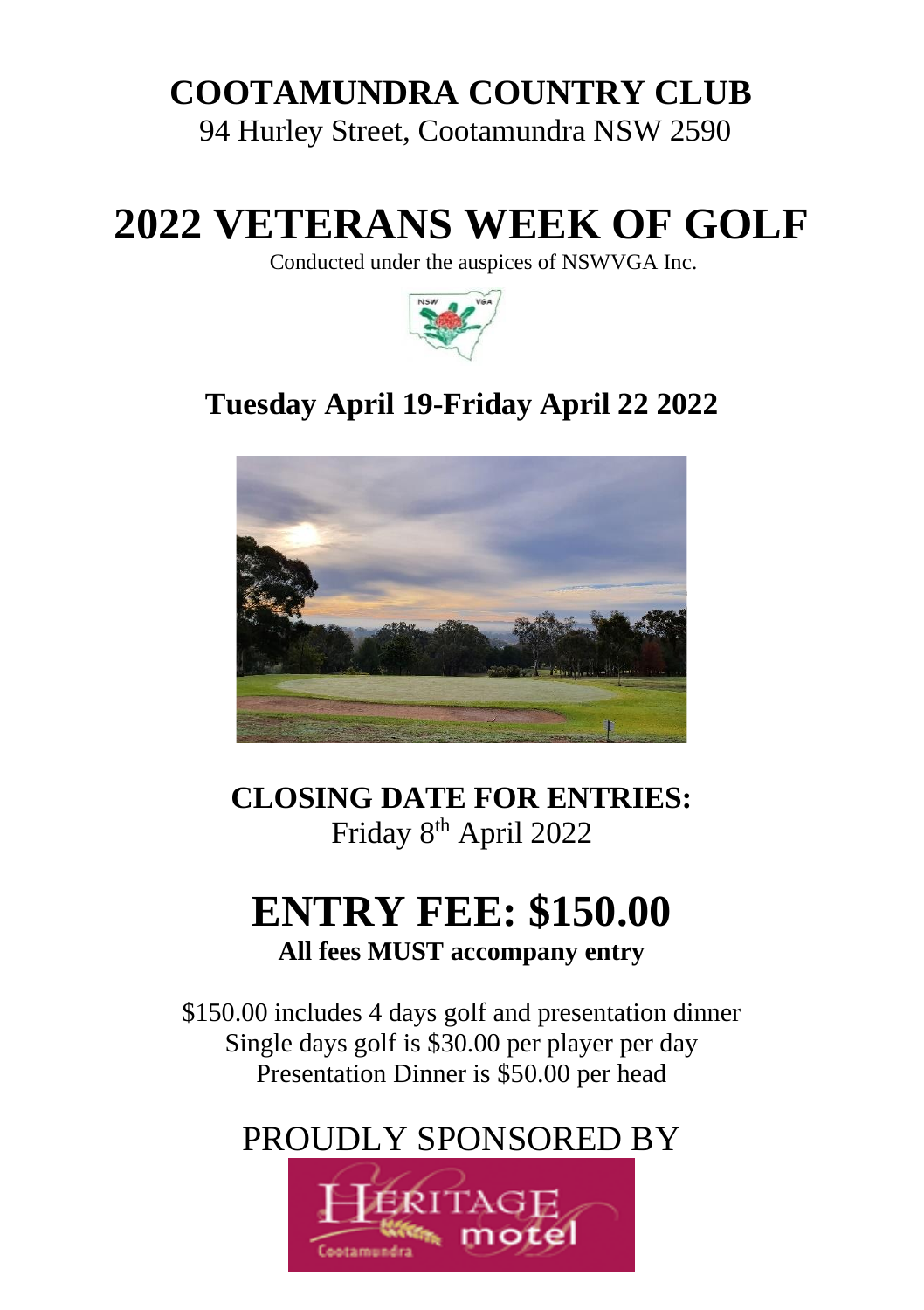#### **PROGRAMME**

| Tuesday 19th April            | <b>4BBB</b> Stableford, Mens, Ladies & Mixed                                                                         |  |
|-------------------------------|----------------------------------------------------------------------------------------------------------------------|--|
|                               | 11.30 am for a 12 noon Shotgun Start                                                                                 |  |
| Wednesday 21st April          | Mens & Ladies Single Stabelford, 10.00am Shotgun Start                                                               |  |
| Thursday 21st April           | Men and Ladies Single Stableford, 10.00am Shotgun Start                                                              |  |
| Friday 22nd April             | Men and Ladies Single Stableford, 9.30am Shotgun Start<br>(in conjunction with NSWVGA Trophy best score on this day, |  |
|                               |                                                                                                                      |  |
|                               | but you must have played either Tuesday or Thursday to be                                                            |  |
|                               | eligible).                                                                                                           |  |
| Friday 22 <sup>nd</sup> April | <b>Presentation Dinner</b> 6.00pm for 6.30pm<br>Theme: Pink/Purple                                                   |  |

#### **CONDITIONS OF PLAY**

- **ALL** competitors **MUST** register prior to their first day of play.
- All competitions shall be played in accordance with the Rules of Golf as adopted by the R&A Rules Limited, together with such Local Rules as are in force on the course over which the competitions take place.
- **ALL PLAYERS MUST BE MEMBERS OF THE NSWVGA**
- The Match Committee shall have the entire management of the tournament and if a dispute arises at any point, it shall be decided by the Committee whose decision shall be final.
- Any dispute or protest must be lodged in writing with the Tournament Director prior to presentations on the day of which the matter has arisen.
- Entry fees to be paid at time of entry. There will be NO refunds on entry fees after closing date.
- Handicap limits are 36 for Members and 45 for Lady Members.
- Grade limits will be determined after close of entries.
- In the event of any ties, countbacks will apply.
- Players are eligible to win one trophy per day excluding 54 hole event.
- Presentation of trophies for day 1, Nearest the Pins and Ball Competition will be held at approximately 3.00PM.
- Presentation of trophies for Days 2.3 & 4, VGA event and 54 hole event will be held at Presentation Dinner on Friday night.
- There will be daily alterations to handicaps during the tournament. Players will remain in original grade/division at entry.
- Preference will be given to entrants playing four days.
- Players compete at their own risk.
- **CART HIRE is the responsibility of the entrant and must be booked directly with the Golf Shop Phone: 0488 748067**
- Players intending to use private carts must be insured.
- Mobile phones are to be on silent and used only in emergencies during competition play.
- Entries close Friday 8th April 2022. Late entries may be accepted at the discretion of the Tournament Directors.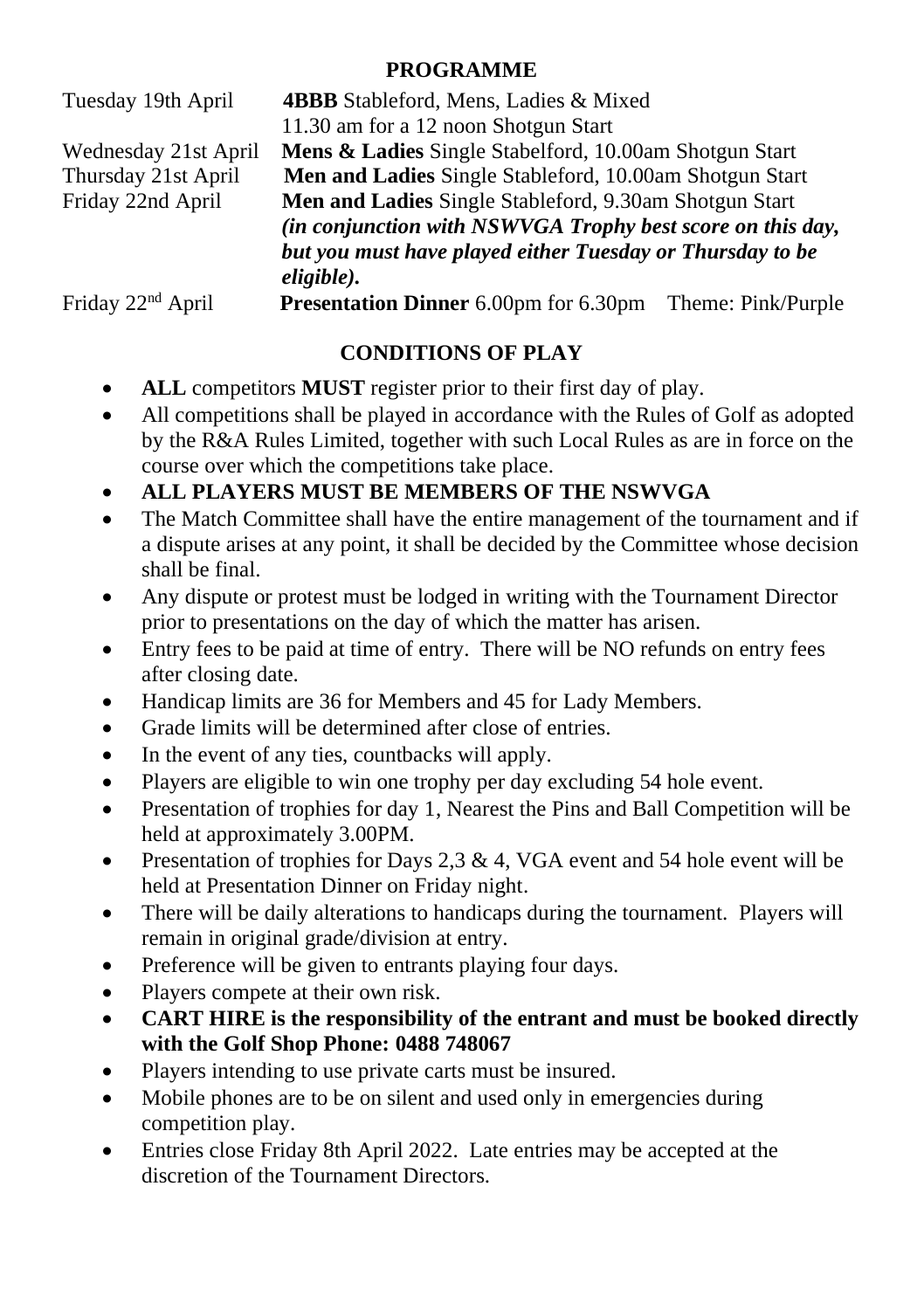

•

#### **ACCOMMODATION**

Cootamundra Heritage Motel Southern Comfort Motor Inn 108 Hurley Street, Cootamundra 24 Parker Street, Cootamundra Ph: 1300 130 172 Ph: 02 6942 3366 [www.cootamundraheritagemotel.com.au](http://www.cootamundraheritagemotel.com.au/) [www.cootamundrasoutherncomfort.com.au](http://www.cootamundrasoutherncomfort.com.au/)

Cootamundra Gardens Motor Inn Bradman Motor Inn Ph: 02 6942 1833 Ph: 02 6942 2288 [www.cootamundragardensmotel.com.au](http://www.cootamundragardensmotel.com.au/) [www.bradmanmotorinn.com.au](http://www.bradmanmotorinn.com.au/)

Cootamundra Caravan Park Central Hotel Mackay Street, Cootamundra 232 Parker Street, Cootamundra Ph: 02 6942 1080 Ph: 02 6942 1346

#### **www.cootamundracaravanpark.com.au** [www.centralhotel.net.au](http://www.centralhotel.net.au/)

Woodies Cottage 56 Mackay Street, Cootamundra Ph: 02 9413 2179 [www.woodiescottage.net](http://www.woodiescottage.net/)

96 Sutton Street, Cootamundra 196 Sutton Street, Cootamundra